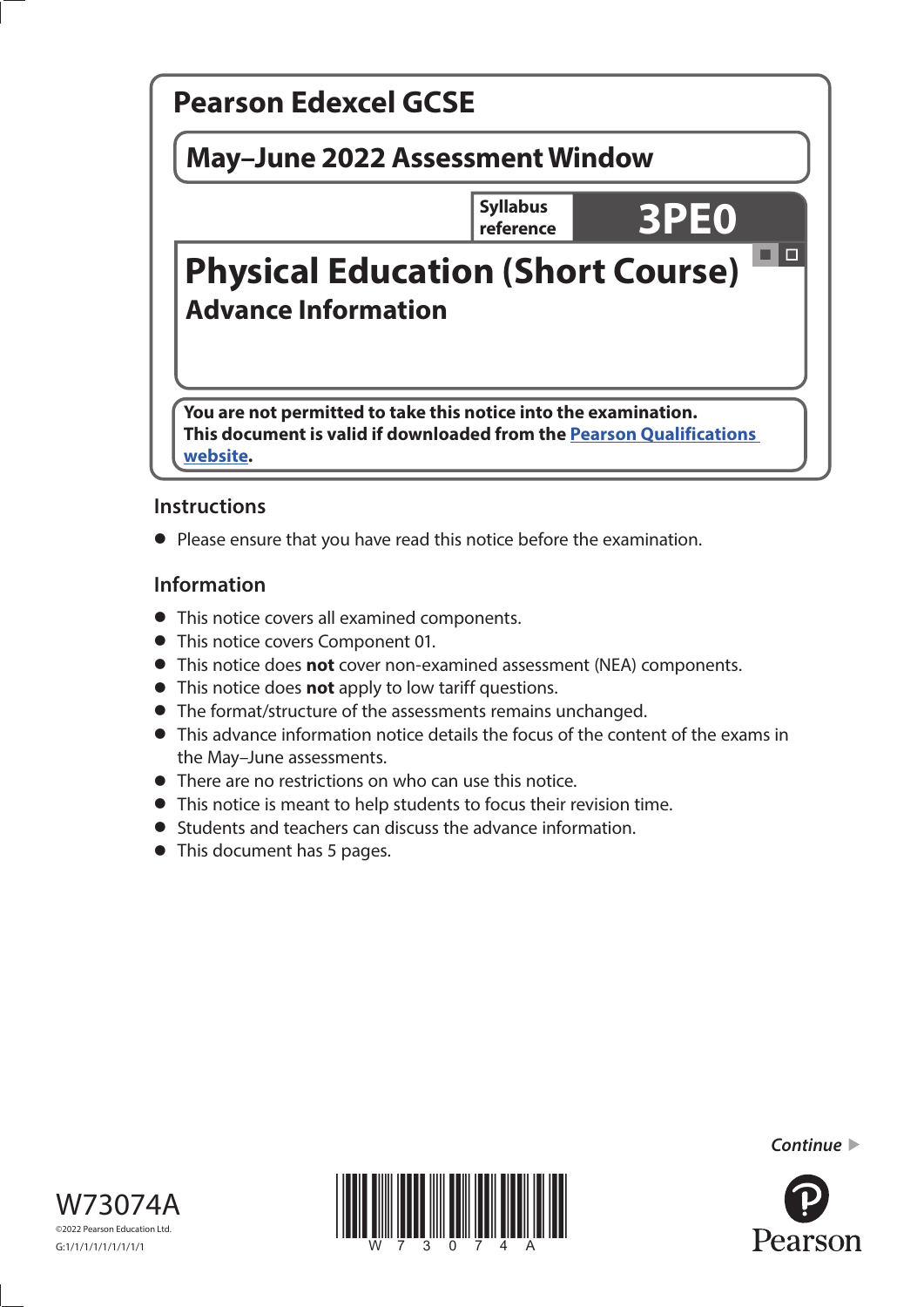#### **General advice**

- In addition to covering the content outlined in the advance information, students and teachers should consider how to:
	- manage their revision of parts of the specification that may be assessed in areas not covered by the advance notice
	- manage their revision of other parts of the specification that may provide knowledge which helps with understanding the areas being tested in 2022.
- For specifications with synoptic assessments, topics not explicitly given in the advance information may appear (e.g. questions where students are asked to bring together knowledge, skills and understanding from across the specification).
- For specifications with optional papers/topics/content, students should only refer to the advance information for their intended options.
- For specifications with NEA, advance information does not cover any NEA components.

A link to the Joint Council for Qualifications guidance document on advance information can be found on the Joint Council for Qualifications website or [here](https://www.jcq.org.uk/wp-content/uploads/2021/10/Advance-Information-for-General-Qualifications-2021-22.pdf).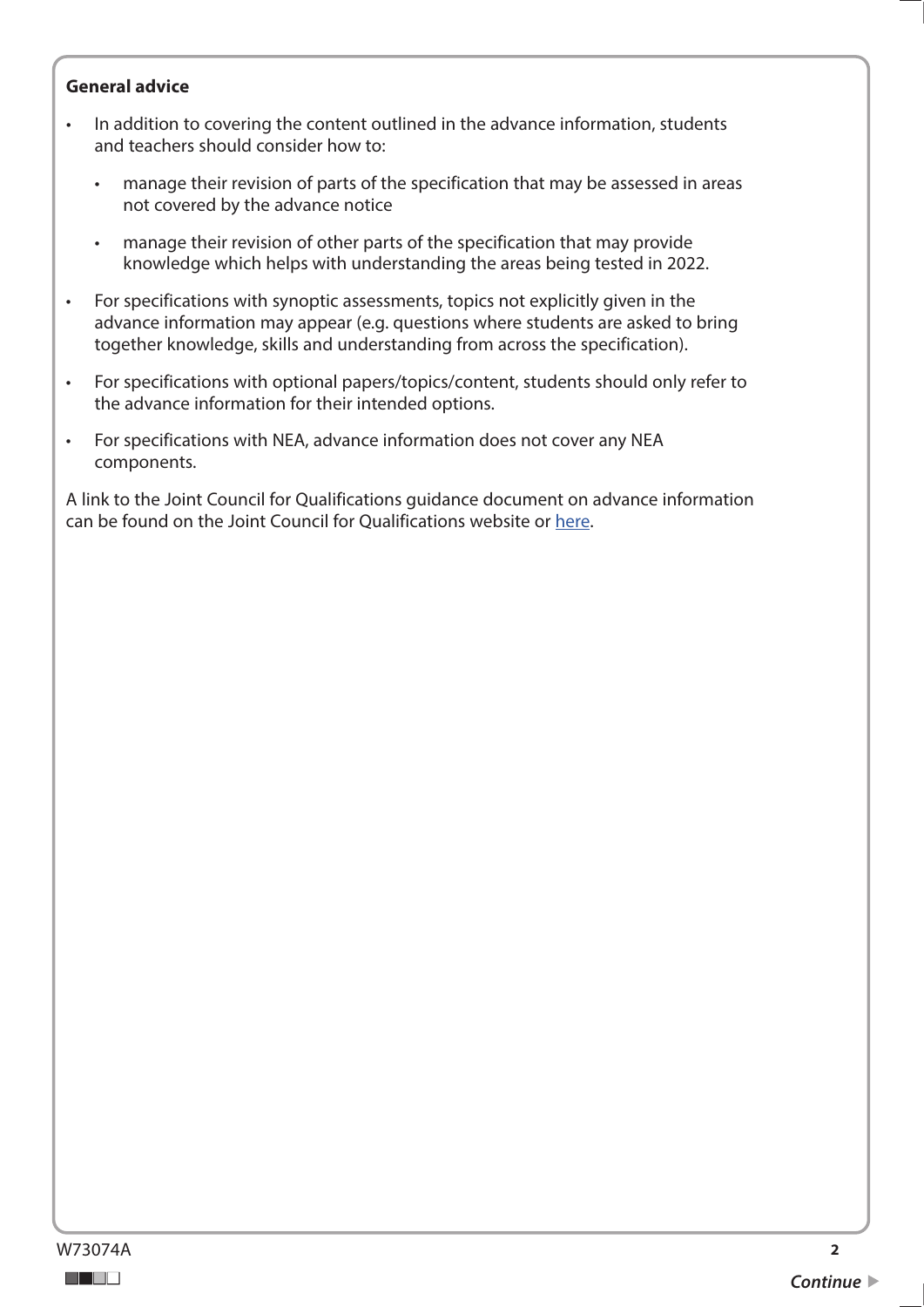# **Advance Information**

## **Subject specific section**

- This advance information document details the major focus of the content of the exams in the 2022 assessments in the GCSE Physical Education short course.
- The information is presented in specification order and not in question order.
- Topics not included in the advance information may appear in questions worth fewer than 2 marks.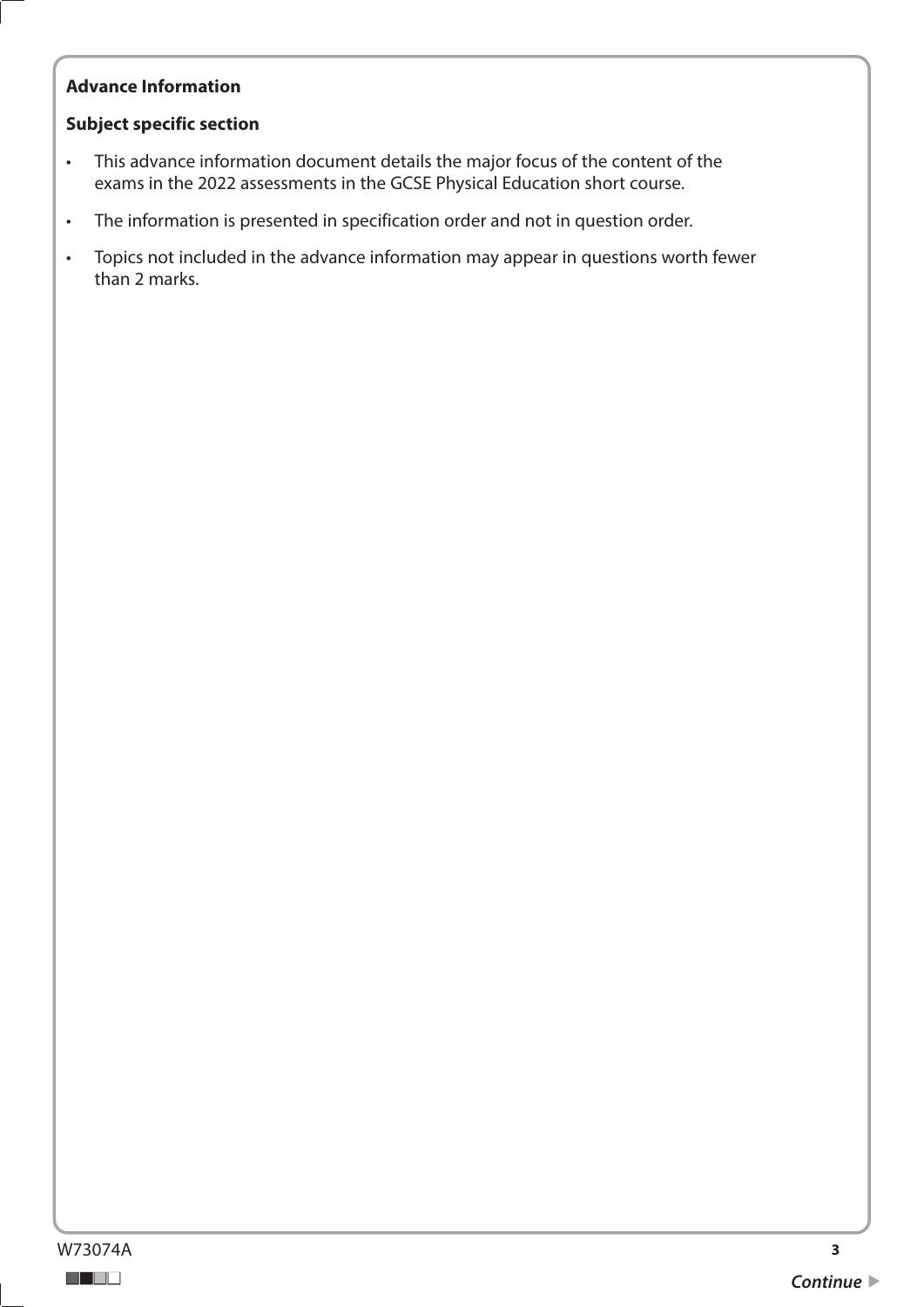## **Component 1: Theory**

The following table summarises the subject content focus for the higher tariff questions in the May–June 2022 examination paper.

**NB.** Topics **not** included on the list **may** appear in questions with a lower tariff.

**NB.** Most topics are hierarchical, requiring underpinning knowledge from other topics, e.g., when answering questions on Topic 1.1.9 candidates will need to use knowledge acquired in Topic 1.1.5, (movement possibilities at joints), similarly with Topics 3.1.7 (impacts of lifestyle choices) and 3.1.6 (lifestyle choices).

| <b>Topic 1:</b><br><b>Applied</b><br>anatomy and<br>physiology | 1.1<br>The structure<br>and functions<br>of the musculo-<br>skeletal system      | 1.1.4<br>1.1.6 | Classification of joints: pivot (neck - atlas and<br>axis), hinge (elbow, knee and ankle), ball and<br>socket (hip and shoulder), condyloid (wrist), and<br>their impact on the range of possible movements.<br>The role of ligaments and tendons, and their                                                                                                                                                                   |
|----------------------------------------------------------------|----------------------------------------------------------------------------------|----------------|--------------------------------------------------------------------------------------------------------------------------------------------------------------------------------------------------------------------------------------------------------------------------------------------------------------------------------------------------------------------------------------------------------------------------------|
|                                                                |                                                                                  |                | relevance to participation in physical activity<br>and sport.                                                                                                                                                                                                                                                                                                                                                                  |
|                                                                |                                                                                  | 1.1.7          | Classification and characteristics of muscle<br>types: voluntary muscles of the skeletal system,<br>involuntary muscles in blood vessels, cardiac<br>muscle forming the heart, and their roles when<br>participating in physical activity and sport.                                                                                                                                                                           |
|                                                                |                                                                                  | 1.1.8          | Location and role of the voluntary muscular<br>system to work with the skeleton to bring about<br>specific movement during physical activity<br>and sport, and the specific function of each<br>muscle (deltoid, biceps, triceps, pectoralis major,<br>latissimus dorsi, external obliques, hip flexors,<br>gluteus maximus, quadriceps, hamstrings,<br>gastrocnemius and tibialis anterior).                                  |
|                                                                |                                                                                  | 1.1.9          | Antagonistic pairs of muscles (agonist and<br>antagonist) to create opposing movement<br>at joints to allow physical activities (e.g.<br>gastrocnemius and tibialis anterior acting at<br>the ankle-plantar flexion to dorsi flexion; and<br>quadriceps and hamstrings acting at the knee,<br>biceps and triceps acting at the elbow, and hip<br>flexors and gluteus maximus acting at the hip - all<br>flexion to extension). |
|                                                                | 1.2<br>The structure<br>and functions<br>of the cardio-<br>respiratory<br>system | 1.2.1          | Functions of the cardiovascular system applied<br>to performance in physical activities: transport of<br>oxygen, carbon dioxide and nutrients, clotting of<br>open wounds, regulation of body temperature.                                                                                                                                                                                                                     |